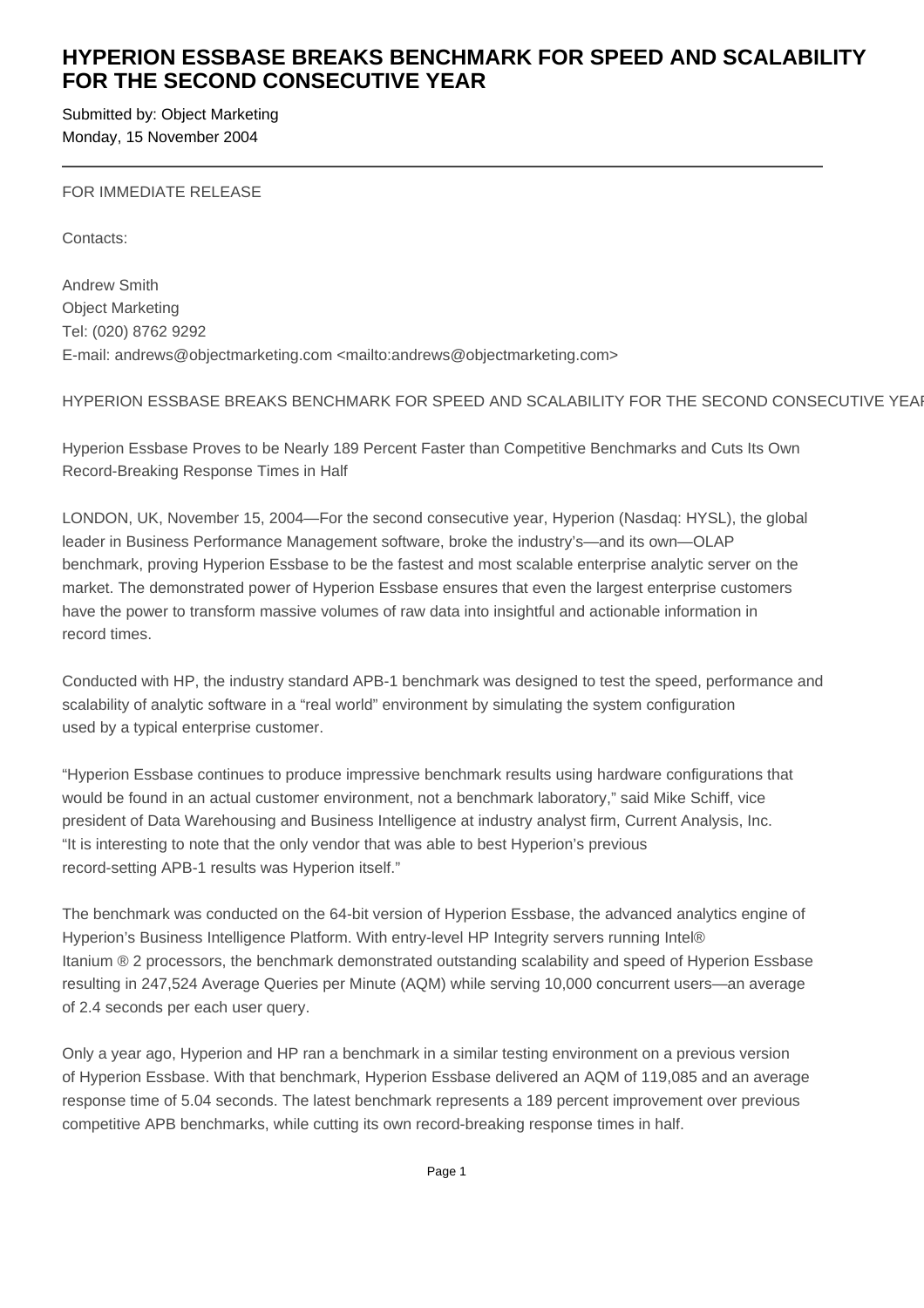"Recent industry surveys have shown that Business Performance Management and business analytics are becoming mission critical, which highlights the need for highly-scalable solutions to meet the demands of enterprise-wide deployments," said Robert Gersten, chief development officer of Hyperion. "Once again, Hyperion delivers the best OLAP performance ever achieved in the industry, and demonstrates our technology leadership. Most importantly, it was done based on a typical user scenario, so we know that it is representative of the performance our largest customers can expect to see in their own environments."

# A "Real World" Testing Environment

Unlike other OLAP benchmarks, the Hyperion benchmark utilized hardware that was six times less expensive when configured for an installation typical of many enterprises.

The environment consisted of Hyperion Essbase on HP Integrity servers based on Intel Itanium 2 processors—estimated at \$80,000 per server. These servers are architected to meet the requirements of demanding enterprises and technical applications, providing customers with high performance and low-cost scalability. The benchmark delivered performance and scalability results that exceeded all recent benchmarks from business intelligence vendors by nearly 189 percent.

"This benchmark demonstrates a superior business intelligence solution running Essbase on HP Integrity servers," said Bruno Castejon, Worldwide Business Intelligence Solutions Director, Enterprise Systems Group, HP. "This solution enables customers to easily and cost-effectively deploy business intelligence solutions enabling a greater business agility."

## The Benchmark Results

The benchmark was performed and verified by an independent, external auditor on September 13, 2004, giving Hyperion Essbase a 247,524.75 AQM in the following environment:

· Four HP Integrity rx4640 servers each with four 1.5 GHz Intel® Itanium® 32 GB of RAM running HP-UX 11.23

· Sixteen HP ProLiant DL360 G3 client machines each with two Intel® Xeon ™ 3.0GHz CPUs and 4GB RAM

- HP StorageWorks EVA3000
- Hyperion Essbase Analytic Services v6.6 64 bit
- · 10,000 products
- Five percent data density
- 10,000 concurrent users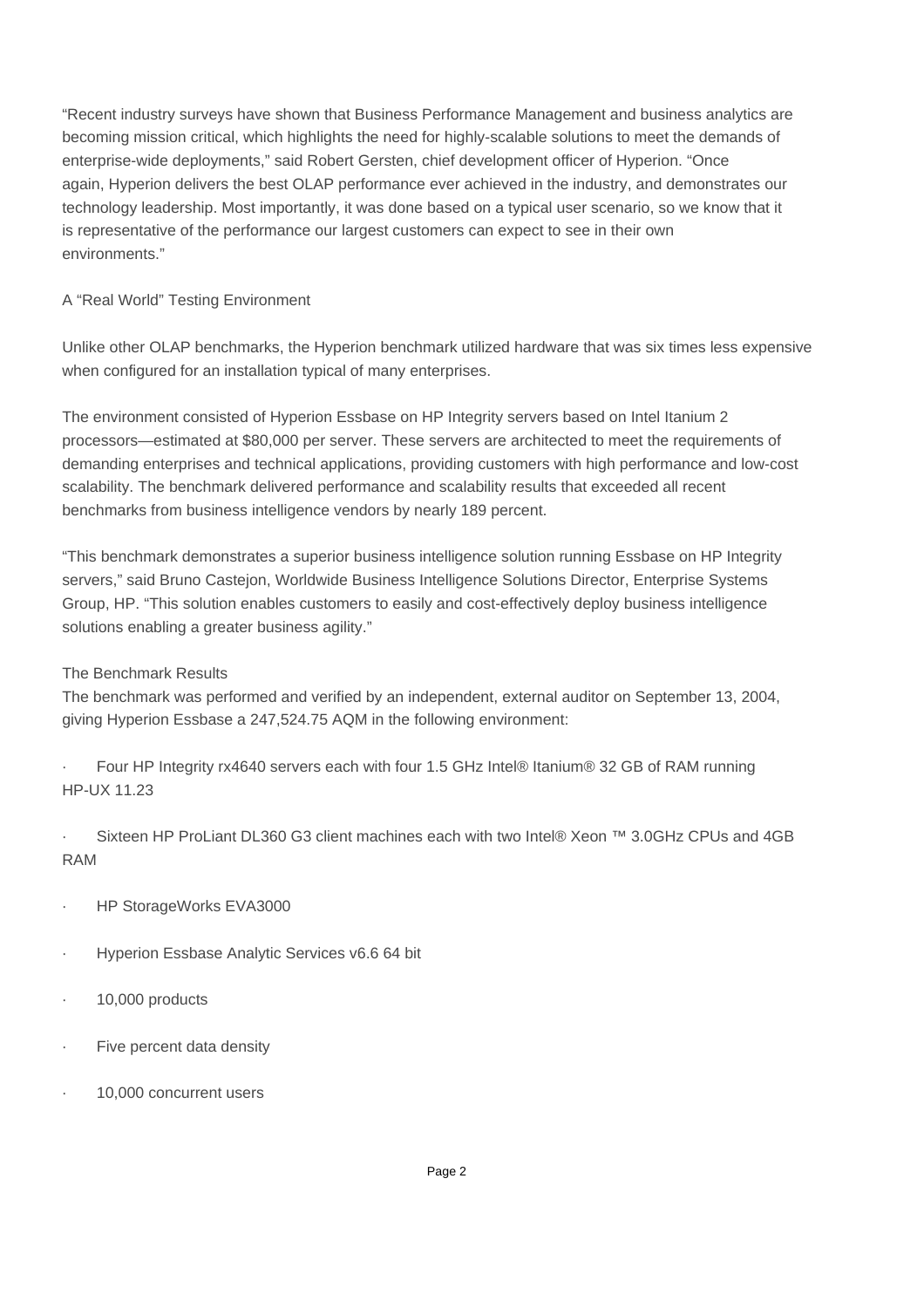#### · 25,000,000 queries

The benchmark was conducted to the specific parameters outlined by the analytical processing benchmark, APB-1 Release II. This benchmark is considered the industry standard for measuring key performance metrics of OLAP applications.

# About Hyperion

Hyperion is the global leader in Business Performance Management software. More than 9,000 customers – including 91 of the Fortune 100 – rely on Hyperion software to translate strategies into plans, monitor execution and provide insight to improve financial and operational performance. Hyperion combines the most complete set of interoperable applications with the leading Business Intelligence platform to support and create Business Performance Management solutions. A network of more than 600 partners provides the company's innovative and specialized solutions and services.

Named one of the FORTUNE 100 Best Companies to Work For 2004, Hyperion employs approximately 2,500 people in 20 countries. Distributors represent Hyperion in an additional 25 countries. Headquartered in Sunnyvale, California, Hyperion generated annual revenues of \$622 million for the 12 months that ended June 30, 2004. Hyperion is traded under the Nasdaq symbol HYSL For more information, please visit www.hyperion.com <http://www.hyperion.com> /uk, e-mail enquiryuk@hyperion.com <mailto:enquiryuk@hyperion.com> or call 01784 228015.

#### # # #

## Safe Harbor Statement

Statements in this press release other than statements of historical fact are forward-looking statements, including, but not limited to, statements concerning the potential success of anticipated product features, the anticipated product offerings and the potential market opportunities for business performance management software. Such statements constitute anticipated outcomes and do not assure results. Actual results may differ materially from those anticipated by the forward-looking statements due to a variety of factors, including, but not limited to the company's ability to retain and attract key employees, the successful and timely development of new products, the impact of competitive products and pricing, customer demand, and technological shifts. For a more detailed discussion of factors that could affect the company's performance and cause actual results to differ materially from those anticipated in the forward-looking statements, interested parties should review t he company's filings with the Securities and Exchange Commission, including the Report on Form 10-K filed on September 13, 2004 and the report on Form 10-Q filed on November 9, 2004. The company does not undertake an obligation to update its forward-looking statements to reflect future events or circumstances.

"Hyperion," the Hyperion "H" logo and Hyperion's product names are trademarks of Hyperion. References to other companies and their products use trademarks owned by the respective companies and are